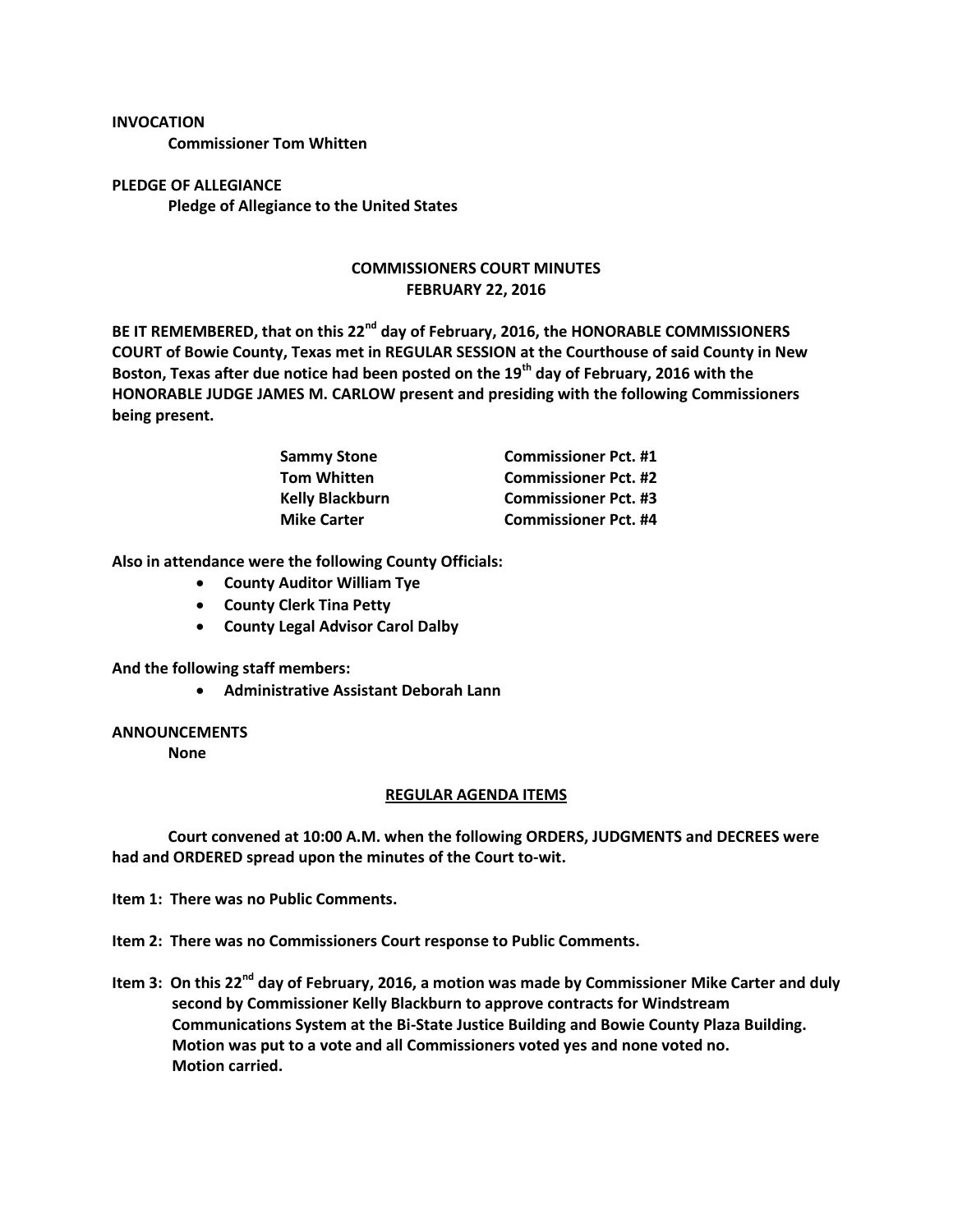- **Item 4: On this 22nd day of February, 2016, a motion was made by Commissioner Mike Carter and duly second by Commissioner Sammy Stone to approve the sale of retail fireworks for the three (3) designated holidays on a one (1) year basis and bring it back to Court at the end of the first year and see if there are any problems and if not, renew it. Motion was put to a vote and all Commissioners voted yes and none voted no. Motion carried.**
- **Item 5: On this 22nd day of February, 2016, a motion was made by Commissioner Sammy Stone and duly second by Commissioner Tom Whitten to approve the 2016 Bi-State Justice Center budget. Motion was put to a vote and all Commissioners voted yes and none voted no. Motion carried.**
- **Item 6: On this 22nd day of February, 2016, a motion was made by Commissioner Tom Whitten and duly second by Commissioner Mike Carter to approve Emergency Services District #4 Board Members as presented. Motion was put to a vote and all Commissioners voted yes and none voted no. Motion carried.**
- **Item 7: On this 22nd day of February, 2016, a motion was made by Commissioner Mike Carter and duly second by Commissioner Kelly Blackburn to pass a resolution of support for the grant for James Carlow Drive at TexAmericas. Motion was put to a vote and all Commissioners voted yes and none voted no. Motion carried.**
- **Item 8: On this 22nd day of February, 2016, a motion was made by Commissioner Mike Carter and duly second by Commissioner Tom Whitten to approve an agreement with the City of New Boston for an Interlocal Agreement (with Pct. 4). Motion was put to a vote and all Commissioners voted yes and none voted no. Motion carried.**
- **Item 9: On this 22nd day of February, 2016, a motion was made by Commissioner Mike Carter and duly second by Commissioner Sammy Stone to approve an Interlocal Agreement with the City of Redwater (with Pct. 4). Motion was put to a vote and all Commissioners voted yes and none voted no. Motion carried.**

**Item 10: There was no budget adjustments.**